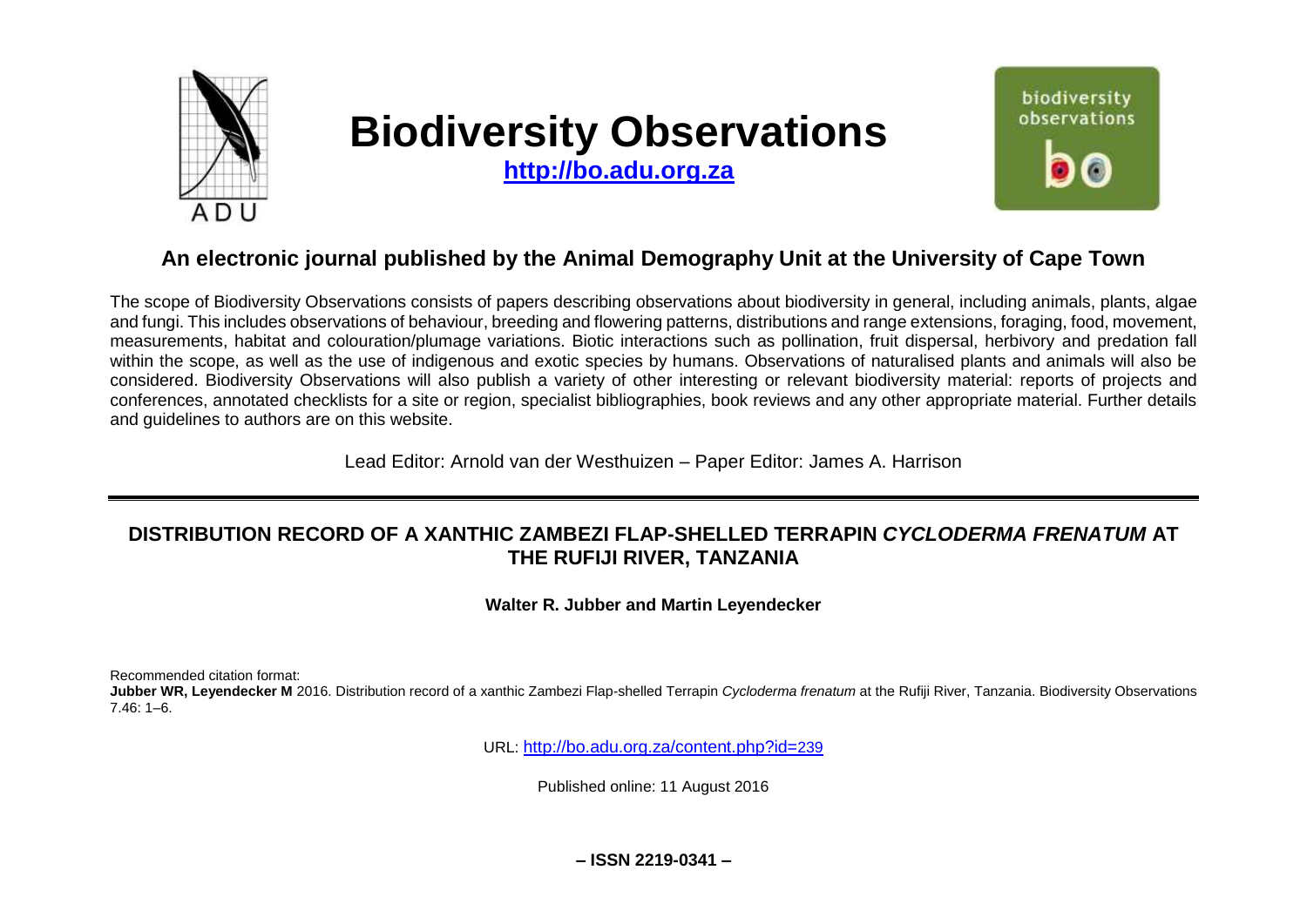### **DISTRIBUTION RECORD OF A XANTHIC ZAMBEZI FLAP-SHELLED TERRAPIN** *CYCLODERMA FRENATUM* **AT THE RUFIJI RIVER, TANZANIA**

*Walter R. Jubber<sup>1\*</sup> and Martin Leyendecker<sup>2</sup>* 

*¹Beho Beho, Selous Game Reserve, Tanzania ²Ludwigstrasse 36F, D-63179 Obertshausen, Germany*

\*Corresponding author: wrjubber@gmail.com

#### **Introduction**

The Selous Game Reserve is located in southern Tanzania and is one of the largest protected areas in Africa and the world. It has a surface area of more than 50 000  $km^2$  (Baldus 2009), and includes several river and lake systems, of which the Rufiji is one of largest rivers in Africa and is an important corridor within the Selous and surrounding areas. The Rufiji River has an 800  $m^3/s$  annual flow, and the lower floodplains are subjected to bi-annual flood peaks (Duvail and Hamerlynck 2007). Other rivers of interest, with reference to *Cycloderma frenatum* (Peters 1854), are the Kilombero or Ulanga River, which flows into the Rufiji, and the Ruaha River. Of the three there are records of *C. frenatum* occurring in the Kilombero or Ulanga River (Loveridge 1942) and, due to its flowing into the Rufiji, there has been an assumption that *C. frenatum* is present in both the Ruaha and Rufiji River systems, although not yet recorded in the latter (Spawls *et al.* 2011).

This article arises from a discovery by the Leyendecker family, and in particular their son Martin Leyendecker. On 1 July 2014, whilst in the northern photographic area of the Selous Game Reserve, they were making their way from Kisaki village, just outside the western gate called Matambwe, heading to Mbega Camp outside Mtemere Gate

(eastern gate), when they noticed a freshwater turtle or terrapin within the Selous Game Reserve at the Mtemere Airstrip (Figure 3). Martin Leyendecker has a passion for chelonians, so they stopped the vehicle to take a closer look and photograph their discovery. The Leyendecker family asked around if anyone had an identification of the species and if it had been seen before, with no success. So a mutual friend, Rolf Baldus, sent images to Walter Jubber who later confirmed a Zambezi Flap-shelled or Soft-shelled Terrapin *Cycloderma frenatum* (Peters 1854), which had made its way onto land from the Rufiji River.

Confirmation that *C. frenatum* is present in the Rufiji River, and its being a xanthic individual, made it an interesting discovery.

#### **Species description**

*Cycloderma frenatum* (Peter 1854) belongs to the family Trionychidae (the name refers to the presence of three claws on each foot), commonly known as the Soft-shelled Terrapins. They are further divided into the subfamily Cyclanorbinae (Branch 2008; Spawls *et al*. 2011).

*C. frenatum* received its common or vernacular name from its defence when exposed on land. It will retreat into the soft shell, pulling in head, tail and feet. Flexible edges of the carapace deform and two semicircular flaps close the openings over the hind feet, preventing attack. If further harassed or handled, they secrete a foul smelling musk from Rathke's gland, found at the hind feet, or may bite and scratch (Branch 2008; Spawls *et al*. 2011).

The species has a characteristic projecting, tubular proboscis, and papilla-like nostrils project upwards from the infra-median corner. Eyes are bright yellow, which appear more prominent in juveniles, with the upper lips meeting anteriorly to form a flat, lateral arch, with a sharp vertically angled aspect. Forefeet have four or five sharp-edged crescentic skin folds on the dorsal surface, and a weal-like thickening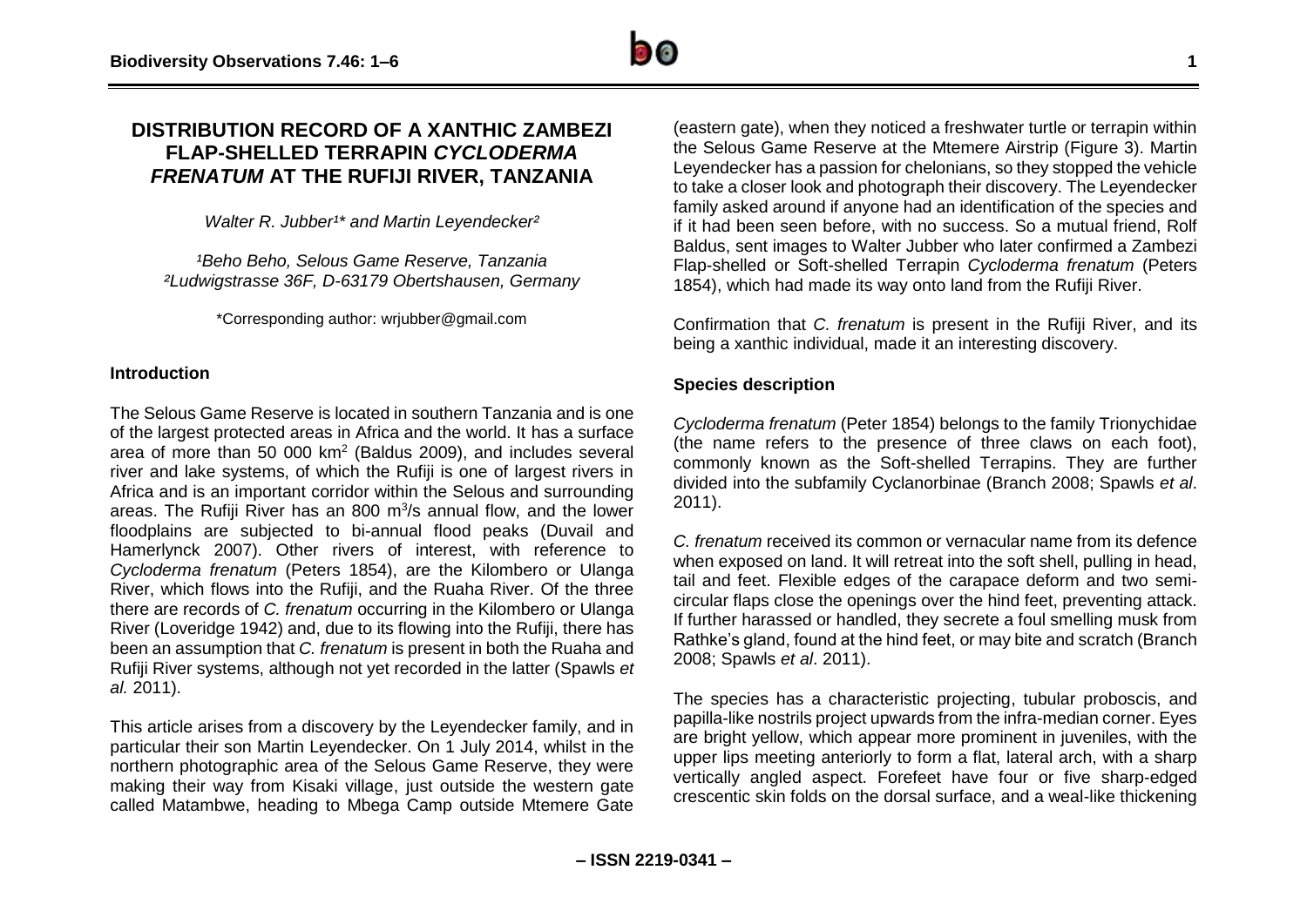on the outer surface. Hind feet have sharp, crescentic folds on the underside of the heel, posterior to the base of the fifth toe. The tail is longer in males and extends beyond the carapace. The carapace (dorsal shell) is smooth in adults, but has a slight vertebral keel and numerous wavy, longitudinal ridges in juveniles. The plastron (ventral shell) has femoral and caudal flaps, which close and conceal the hind limbs and tail. Juveniles have smooth plastrons, whereas adults have plastron callosities present (Loveridge and Williams 1957; Broadley & Sachsse 2011; Branch 2008; Spawls *et al*. 2011).

Geographically there are colour variations and measurement differences of adults and hatchlings, and this has been described in detail by several authors. With reference to the individual in question, I have used the description pertaining to Ruvuma and Lake Malawi individuals (Loveridge & Williams 1957; Loveridge 1942):

#### **Carapace and plastron:**

- **Hatchlings** have a carapace that is light grey to lead in colour, with the plastron pale green or lead, in some cases almost white. An irregular black blotch occurs at the umbilical region, with an elongated, oblique blotch near each forelimb. Rounded anterior blotches are present near each hind leg, with a final 6<sup>th</sup> spot at the anal region.
- **Adults** have a dark olive-brown carapace (same colouration seen in individuals from south-eastern Zimbabwe), and it is believed the females have a China-white, flesh-pink plastron, with pearly-grey reticulations. These reticulations are believed to be absent in males.

#### **Head and neck:**

 **Hatchlings** have light edged, dark inter-orbital crossbars, with five longitudinal, wavy or broken lines from close to the occiput to the base of the neck, which tends to be grey in colour. Underside is usually a uniform pure white, but some show dusky streaks.

 **Adults** have necks of dark olive, with obscured or absent longitudinal lines.

#### **Measurements and weight:**

- **Carapace length:** average 560 mm (female from Lake Malawi sampling)
- **Carapace width:** 418 mm (females from Lake Malawi)
- **Body disc length and width:** length 390 mm (female from Ruvuma) and width 310 mm
- **Head and neck length:** 420 mm (measurement obtained from one individual)
- **Hatchling measurements:** length 40-48 mm and width 30- 36 mm
- **Weight:** 11.4 kg (largest female collected in the Ruvuma River).

#### **Xanthic, leucism, albinism, hypomelanism and piebaldism definition, occurrence and relevance**

There are several terms used to describe different or abnormal colour patterns and variations in species, and these colour variants are not restricted to reptiles. The main ones discussed here, are: leucism, hypomelanistic/xanthic albinism, albinism and partial albinism (piebaldism). None of these are common in the wild, and are sort after in, and often bred for, the pet trade.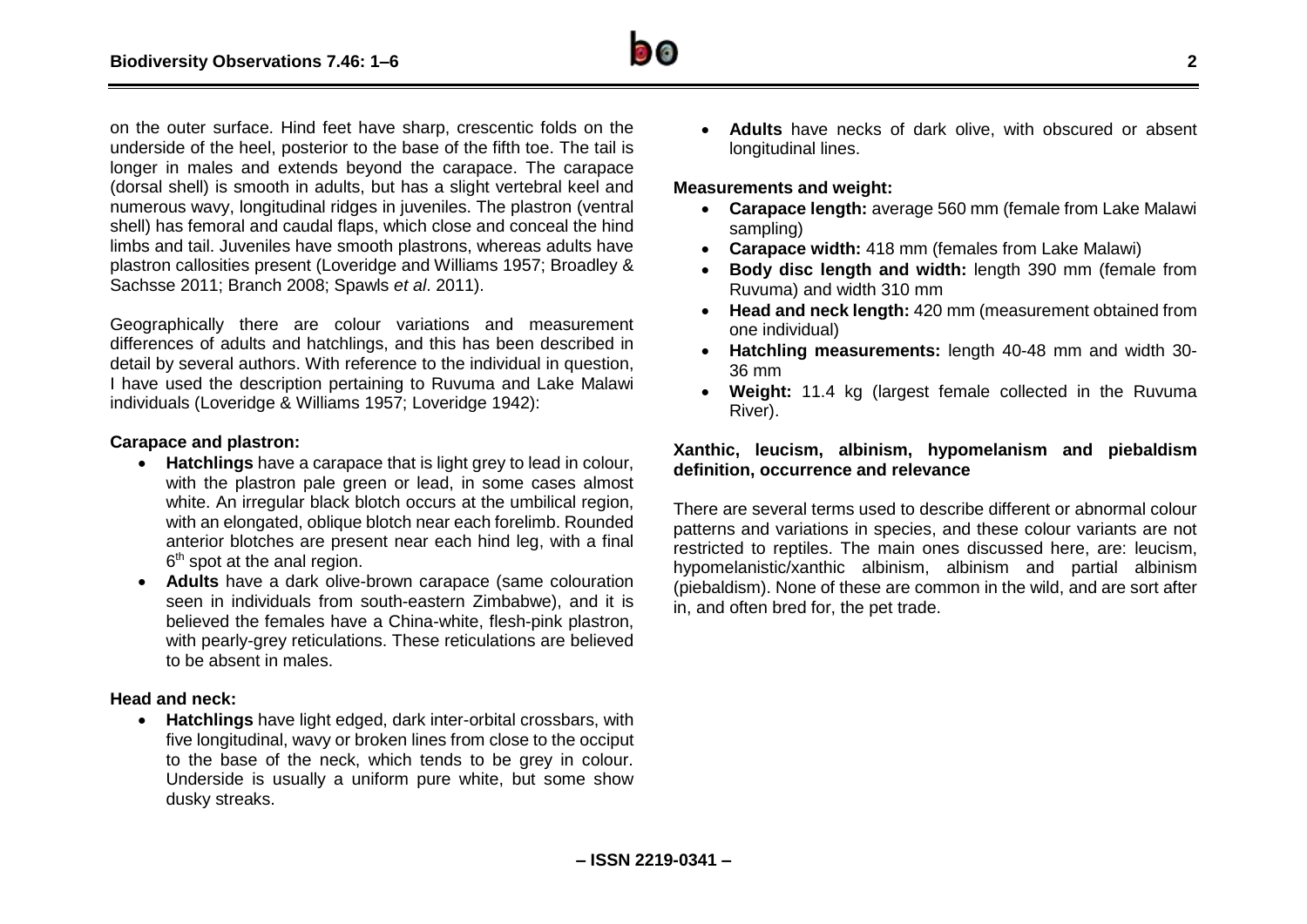

**Figure 1a:** Side view of *Cycloderma frenatum* showing uniform yellow colouration (©M. Leyendecker).

**Xanthism**, in which the colour is yellow, due to dominance of yellow pigment.

**Leucism** is a deficiency in all skin pigments, with eye colour remaining normal.

**Hypomelanism** is where there is a low level of dark pigments in the skin.

Albinism is a deficiency in the production of melanin, by melanocytes, and thus the eyes are pink and the whole body lacks colour.

**Partial albinism (piebaldism)** is a condition where only certain skin pigments and body regions are effected, giving the individual a pied appearance (Kornilios 2014; Betchel 1991 and 1995; Veena *et al*. 2011).



**Figure 1b:** Top view of *Cycloderma frenatum,* showing uniform yellow colouration (©M. Leyendecker).

In the wild, individuals with these colour variations usually have a low survival rate, for several reasons:

- Individuals hatching with these abnormalities may be still born, or if not, will be easy prey for predators (Krecsák 2008).
- Albino species have vision problems, which impair perception of signals by conspecifics, and spotting danger in the form of predators (Garipis & Hoffmann 2000).
- Melanin functions as a sun protection and also has a thermoregulatory function, thus albino and leucistic individuals cannot thermoregulate properly and are also heliophobic (sunsensitive) (Betchel 1978).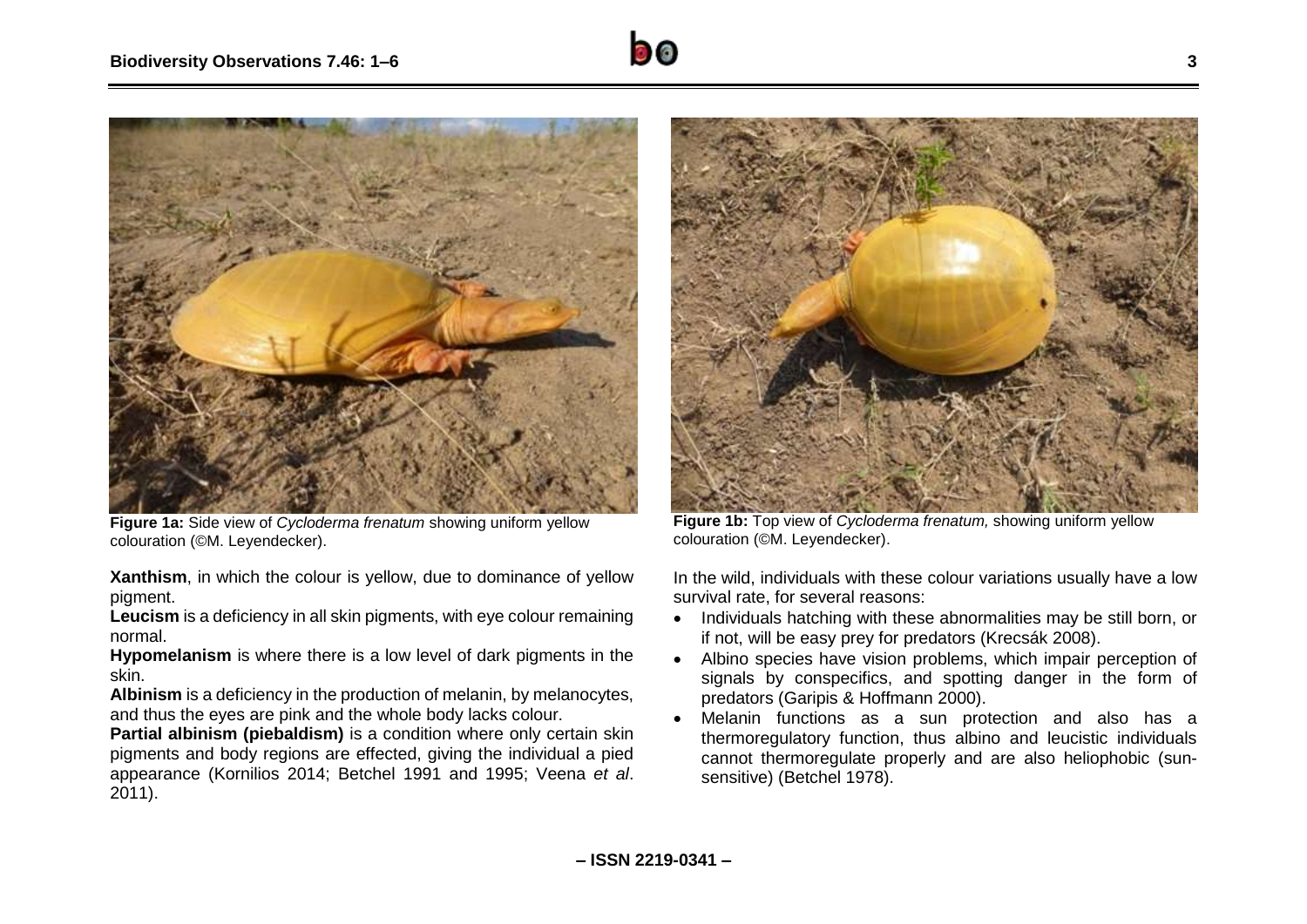In the case of the *Cycloderma frenatum* discovered (Figures 1a,b), the eye colour was still yellow and not pink or red as would be the case in albinism, and this is the normal eye colouration of this species. However, the body and shell colouration was yellow instead of the colourations described above, which indicated dominance of yellow pigment or xanthism (Peter 1882; Loveridge & Williams 1957; Loveridge 1942; Branch 2008; Spawls *et al*. 2011). The colouration was uniform across the entire body, ruling out piebaldism.

#### **Distribution of** *Cycloderma frenatum* **(Peters 1854)**

*Cycloderma frenatum* is found in streams, rivers and lakes, mainly in Malawi, Mozambique and Tanzania (Branch 2008; Broadley & Sachsse 2011; Spawls *et al*. 2011). Within its Mozambique distribution, *C. frenatum* has been found in the Save River, and also the Ruvuma River system on the boundary between Tanzania and Mozambique (Loveridge 1942).

A contributing discovery was that a fisherman had caught a large specimen with an approximate carapace size of 40cm, in the Lugenda River, Niassa Game Reserve. This record fills a distribution gap for *C. frenatum's* Mozambique range (Branch *et al.* 2005).

As for Tanzania, this species distribution is limited to southern Tanzania, with records in Kilombero and Ruvuma River systems (Loveridge 1942). It is also said to possibly be in the Mbwemburu River in the Lindi region of Tanzania, but there are no records yet. As for individuals occurring within the Kilombero River, the potential and probability of their being found within the Rufiji and Ruaha River systems has always been good and assumed to be the case due to their all being linked, but without any confirmation until this recent discovery (discovery by Leyendeker 2014; Spawls *et al*. 2011).



Oveloderma frenatum

Mtemere Airstrip

**Figure 2**: Google Earth image showing plotted approximate locations of individuals found.

#### **New record distribution for Tanzania**

The co-ordinates for the sighting are S: 7.750728°, E: 38.202594°, which is on the edge of the Mtemere airstrip within the Selous Game Reserve, close to the Rufiji River (Figures 2 and 3).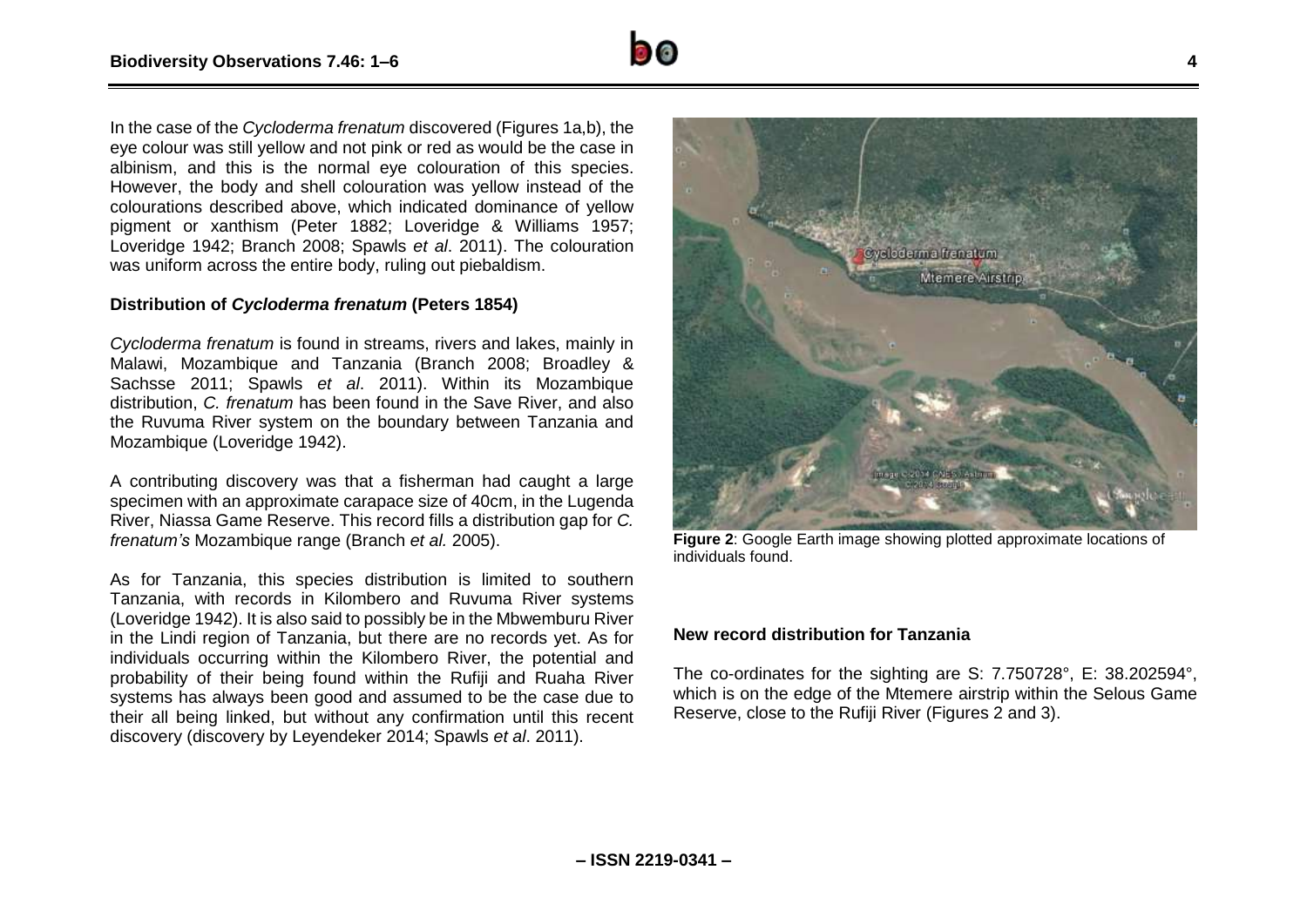

**Figure 3**: Area where specimen was found, with the Rufiji River in the background (©M. Leyendecker).

#### **Discussion**

This specimen confirms the distribution and occurrence of *Cycloderma frenatum* within the Rufiji River system, as was expected and thought to be the case (Spawls *et al*. 2011). The fact that this was a xanthic individual found in the wild, and had survived for so long, is a rarity. Looking at the images received, and in particular the ones where Martin Leyendecker has the individual in hand (Figure 4), using the camera as a rough measuring guide of 100mm, the carapace length was approximately two camera lengths, so around 200 mm, just shy of the average adult size of 300–500 mm, and width a rough estimate of 150 mm (Branch 2008). This means this individual had been relatively successful in terms of survival, although it was still a juvenile.



**Figure 4:** Martin Leyendecker with *Cycloderma frenatum* individual in hand, with its head shot out in defence.

Also of interest is that the individual was seen crossing land, which is not common, although there have been records and reports of their doing so from Gorongosa National Park (Mozambique) and southeastern Zimbabwe (Broadley & Sachsse 2011). Normally *C. frenatum* spends the vast majority of time in water, hence they are not seen as regularly as other species of terrapin. They will even bask in warm surface waters, rather than coming to land to bask. Females do, however, come ashore in the evening to lay eggs. A clutch normally comprises 15–25 hard-shelled, almost spherical eggs, laid over a 10 week period, between the months of January and April, with an incubation period of 8–11 months (Mitchell, 1959; Branch 2008; Spawls *et al*. 2011).

The chances of survival of this juvenile individual are questionable, but it had done well thus far, despite the odds stacked against it.